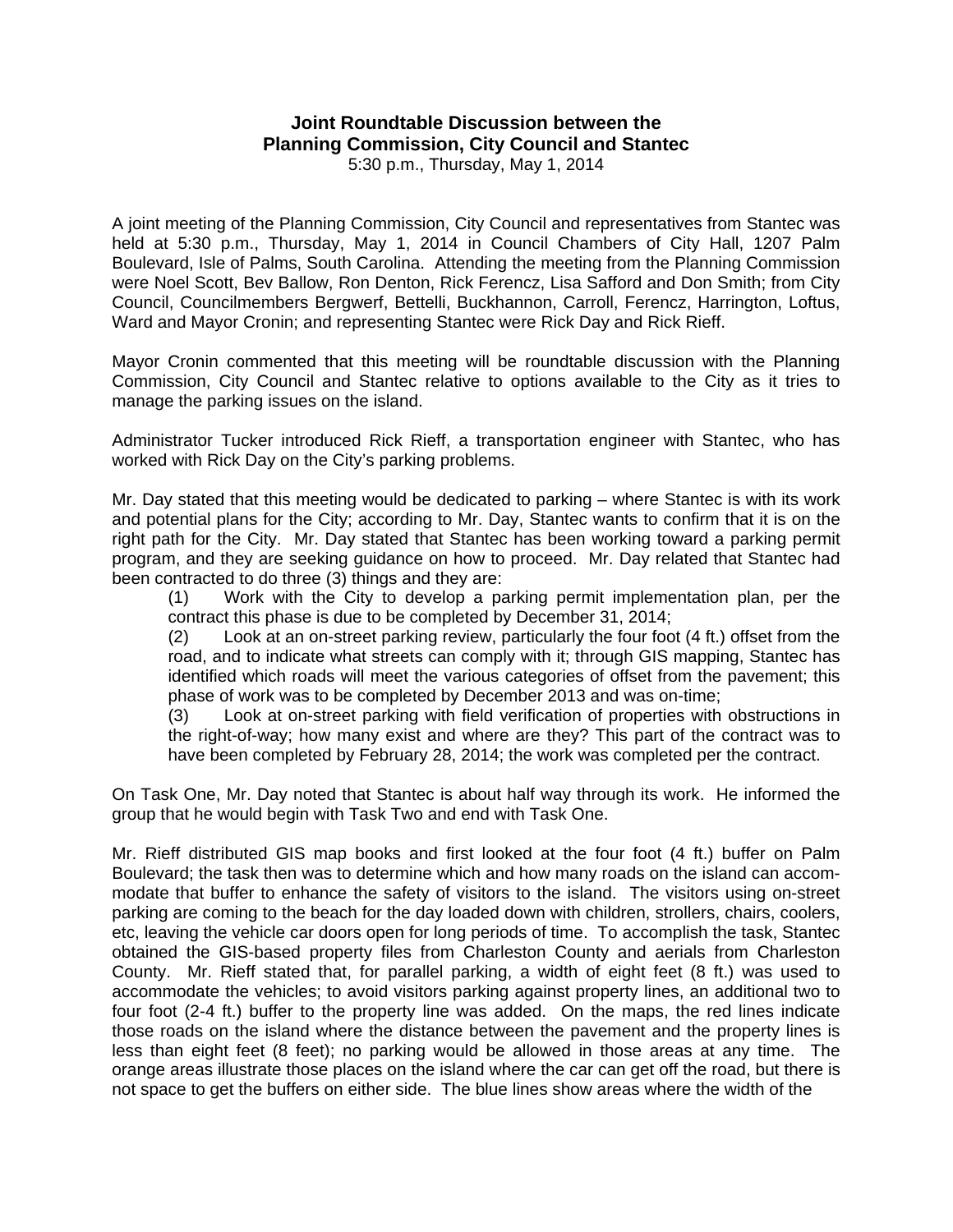right-of-way allows a four foot (4 ft.) buffer to the pavement and a two foot (2 ft.) buffer to the property line plus the eight foot

(8 ft.) parking area; therefore, the roads marked in blue would be the criteria for on-street parking. The green lines are roads where the right-of-way is sixteen feet (16 ft.) or wider between the edge of the road and property lines.

According to Mr. Day, the ideal parking area has a four foot (4 ft.) buffer between the pavement and the edge of the parked vehicle, eight feet (8 ft.) for the vehicle and four feet (4 ft.) for the door swing in order to stay off of private property. With those measures in mind, the best areas on the island for on-street parking are those with a right-of-way width of sixteen feet (16 ft.) or more.

Mr. Denton added that all of these measurements are predicated upon parallel parking.

Mayor Cronin confirmed that these distances as marked on the maps are using the GIS maps from Charleston County, and he reported that the City has learned that there are variances in the GIS system. Therefore, the widths of the right-of-way and the locations of property lines may be off by a foot or so, but the maps do illustrate the concentration of areas that do not meet the thresholds needed for safe parking.

Councilmember Bergwerf countered that, on the streets with minimal rights-of-way, parking four feet (4 ft.) from the pavement only puts vehicles closer to residences.

The Mayor noted that, in areas that cannot meet the four foot (4 ft.) rule, there is to be no parking by anyone – resident or visitor.

Mr. Rieff explained that the thick black lines indicate the areas of prohibited parking at fire hydrants, STOP signs and sight distances at intersections.

Councilmember Bergwerf directed attention to page 2H showing Palm Boulevard in the 50s blocks; she noted that the ocean side of Palm is marked with the heavy black line due to the sidewalk and the bike path.

Mr. Rieff explained that Stantec had taken these GIS maps and implemented the four foot (4 ft.) buffers to the road and property lines to determine how many parking spaces could be created, assuming that all rights-of-way were clear; for the entire island over three thousand (3,000) parking spaces were available.

Councilmember Carroll commented that the City had to plan for the future, but the citizens of the island must be the Number One priority.

Mr. Day commented that, if sixteen feet (16 ft.) or better were to be made the gold standard, many streets are eliminated from the any parking system/plan. In Mr. Day's opinion, parking will continue to move into the neighborhoods unless the City implements a parking permit program.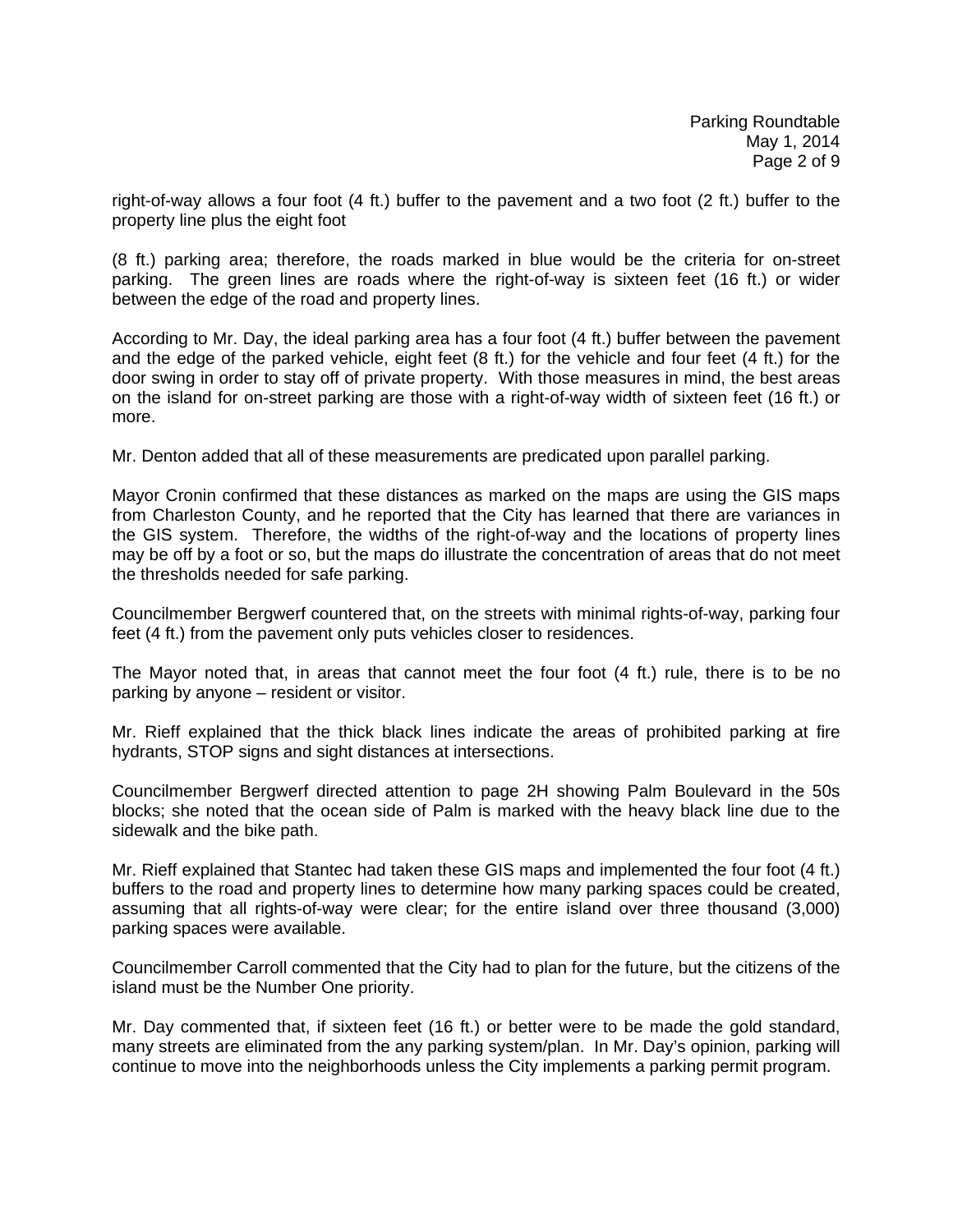Parking Roundtable May 1, 2014 Page 3 of 9

Councilmember Ferencz asked Mr. Day if Stantec had determined the number of spaces on the island where people can park safely. Mr. Day responded that the group would discuss how that number is determined later in the meeting, but that number has not yet been computed.

Cheryl Burns, 915 Carolina, asked why a parking deck was not a part of the discussion. Mayor Cronin stated that, when the City acquired the property for the municipal parking lots, certain restrictions were included in the contract relative to what the City can do with the property. The Mayor commented that a meeting was scheduled for Monday with an individual wanting to build a multi-level parking/multi-use facility on the property at their expense.

Ms. Burns continued by asking how many cars could be accommodated in the municipal lot and was told approximately four hundred (400).

Mr. Scott reminded the Mayor of an exercise he did several years ago to determine the number of people the beach could accommodate by looking at the average number of people per car, the number of parking spaces between the City and the County Park, the number of people typically occupying Seascape as well as the other condominiums. At Front Beach, the Mayor concluded that a person there had approximately two (2) linear feet of space; such density is the reason people are parking away from Front Beach.

Councilmember Bergwerf recalled a discussion at the Planning Commission several years ago that, if the City were successful in getting visitors to park in the parking lots/deck and out of the neighborhoods, the City would need to provide some type of transportation to disburse the people.

Administrator Tucker asked that, if any Councilmembers or members of the Planning Commission see errors, additions, deletions or other changes the need to be made to the GIS mappings, they contact her to get the change made. Having correct data when the City moves forward to SCDOT for permitting and supplying the data that will support the City in court should there be a challenge to whatever action the City decides to take.

Mr. Rieff proceeded to Task 3: the field data gathered on which properties have encroachments in the rights-of-way, what these encroachments are, and how many are there. He stated that the properties highlighted in white are properties identified as having an obstruction in the rightof-way. Stantec has an inventory of these properties' addresses, pictures of the obstructions and a classification of how obtrusive these obstructions are.

Concentrating on the two (2) index roads closest to the beach, more than six hundred (600) properties have obstructions. Stantec personnel determined how those obstructions impact the overall counts on the green and blue lines and found that the obstructions reduce the number of available parking spaces on the island by sixty percent (60%).

Mayor Cronin posed the question to the group as to what the City was going to do about the obstructions.

Mr. Scott recalled a Planning Commission meeting attended by SCDOT where SCDOT said that they would help the City with the right-of-way obstructions.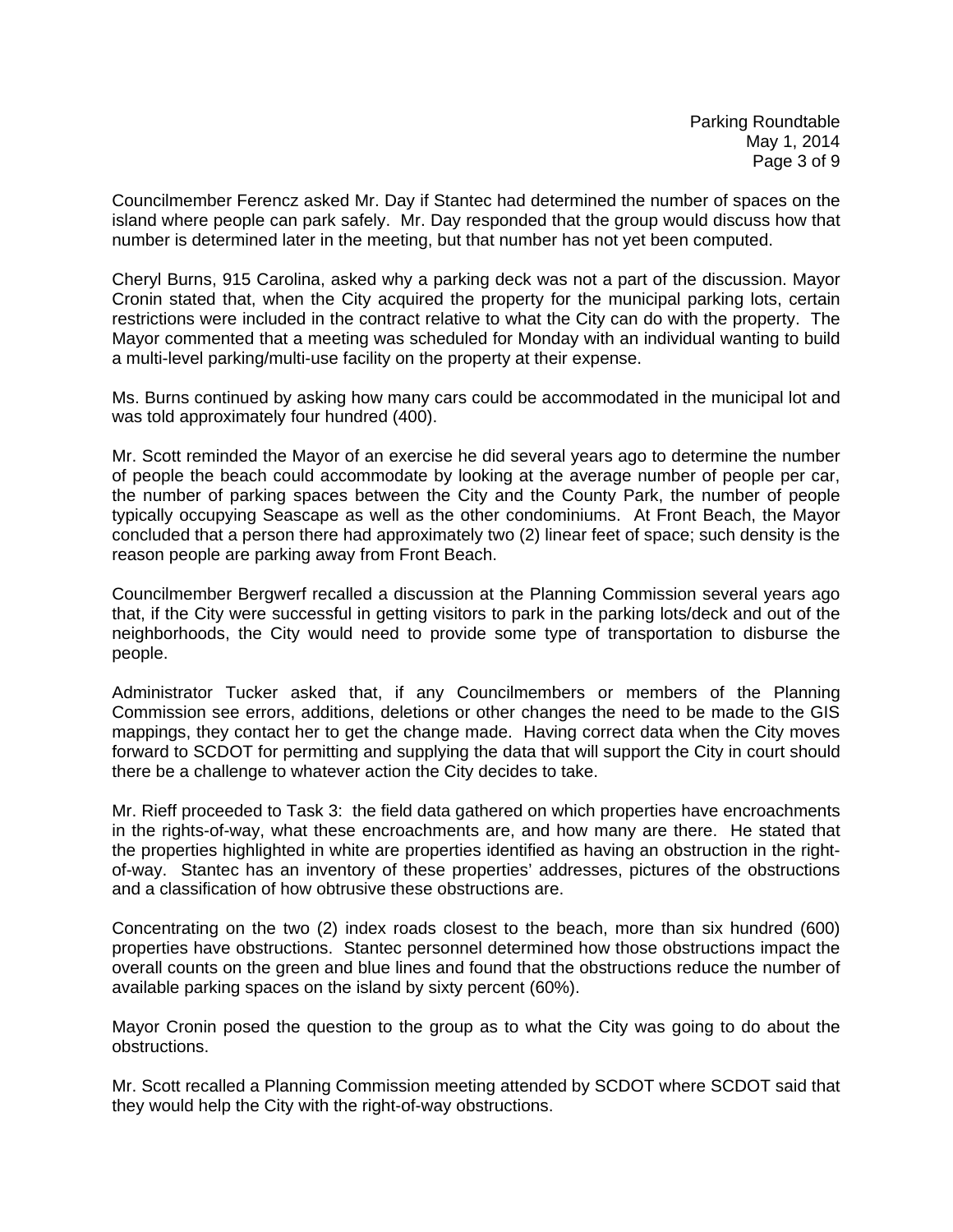Mr. Rieff reported that Stantec had met with SCDOT early on the issue of obstructions; they indicated that they would not come to the island to remove the obstructions without the City's consent and support. SCDOT indicated that, if the City were to entertain the thought of removing right-of-way obstructions, they would support that action.

Mayor Cronin stated that the City would have to have the resources available to remove these obstructions and fight whatever battles come about, which could be property by property.

Councilmember Ferencz asked if a building permit included landscaping, and the Mayor said that a permit does not include landscaping. A few of the obstructions were permitted by SCDOT, but the majority was done by the property owner without a permit only to prevent parking in front of the residence. The Mayor added that the rights-of-way belong to SCDOT; therefore, the City has no jurisdiction over them.

Administrator Tucker explained that, at the permitting level, when the City becomes aware of a property owner having plans to do something in the right-of-way, the Building Department informs the property owner that nothing can be put into the SCDOT right-of-way without an encroachment permit issued by SCDOT. In some cases of new construction, the City has provided the property owner with the necessary forms to apply for an SCDOT encroachment permit. The Administrator opined that many obstructions are the evolution of existing properties and some of the obstructions have been deliberately placed in the right-of-way to prevent people from parking. When the City sees something happening, it tries to stop them from the standpoint that they are in the SCDOT right-of-way and that they need to obtain an SCDOT encroachment permit to continue. If a property owner gets a permit and goes beyond the scope of that permit, he is issued a deficiency notice, in which SCDOT is saying that the permit was issued, but more was done than the permit allowed. Once a deficiency notice is issued and nothing else happens and the property continues as out of compliance.

The Mayor added that SCDOT would authorize the City to enforce encroachment control in their rights-of-way.

Councilmember Carroll repeated that a primary consideration should be public safety; he stated that fire trucks cannot get down some streets because of the tourists parking on the edge of the road.

Mayor Cronin commented that the City cannot rely on SCDOT; however, SCDOT must approve anything the City wants to do.

Councilmember Carroll voiced his understanding that the City would need about a million dollars (\$1,000,000) per year if it was to take over the roads and have control to do whatever the City wants to do; however, the Beach Front Management Act stated that, if the City does not have public access, it will not qualify for state funds for erosion and renourishment.

Going back to Task 1, Mr. Day reported that Stantec had looked at a variety of ways to manage parking on the island and concluded that the permit would be the best way to accomplish that. He added that, in his understanding of the Beach Management Plan, the City must have access at specified distances and provide parking for that access; in his calculations, the City needs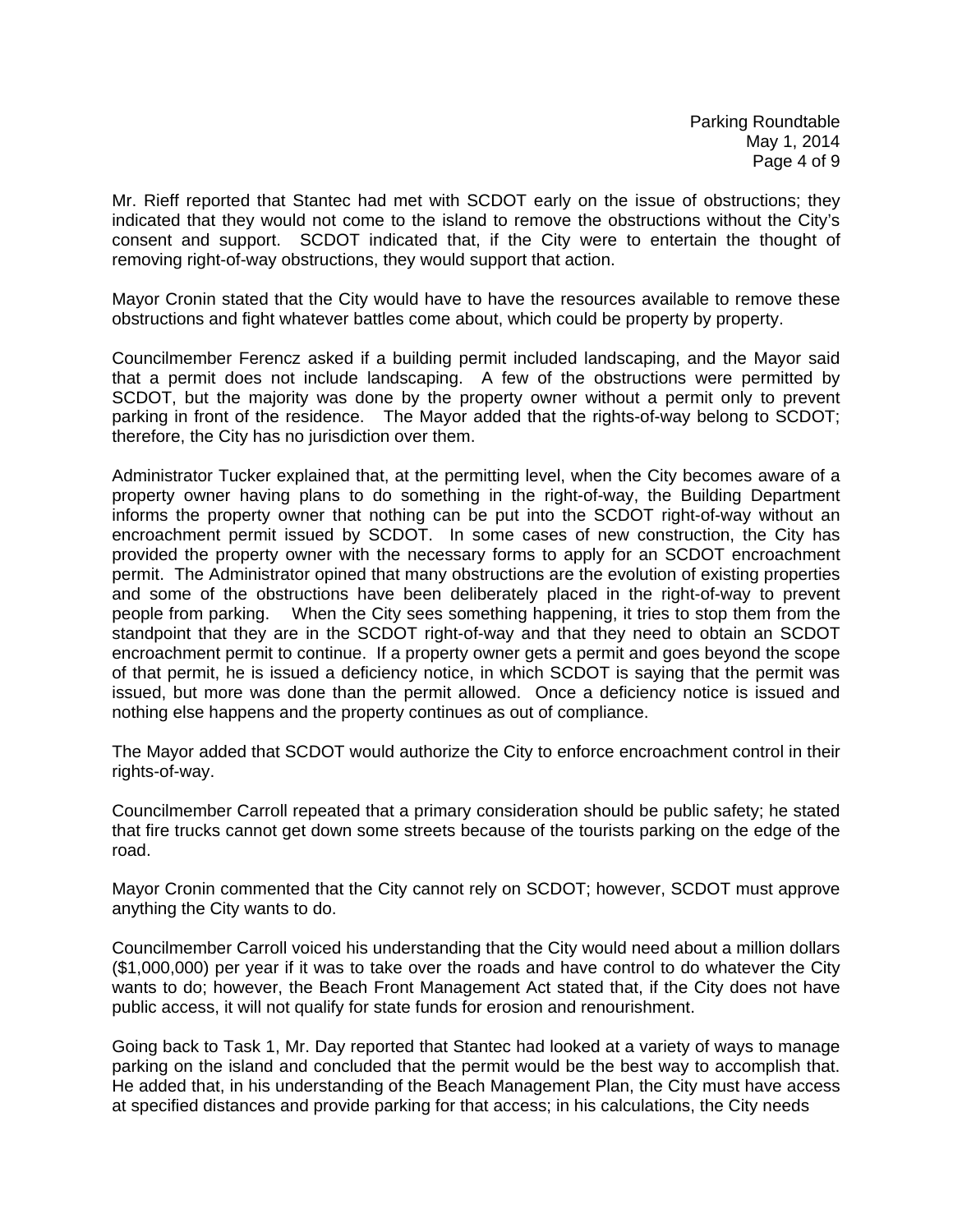Parking Roundtable May 1, 2014 Page 5 of 9

one hundred eleven (111) spaces to meet the public access to the Beach Management Plan. In addition, the City has parking at the County Park that must contain one hundred fifty (150) spaces, but the actual number of spaces is higher. In Mr. Day's interpretation of the law, the City needs one hundred eleven (111) spaces at beach accesses plus one hundred fifty (150) at the Park to meet the Beach Management Plan; therefore, the City greatly exceeds those requirements.

In addition, Mr. Day interprets the law to say that the City must make parking available, but it is silent about whether one must pay or not.

Another major consideration is safety; the island can only safely park some number of vehicles; that number has yet to be determined. In his opinion, the City should look at a permit program that is analogous to that. Mr. Day noted that residents will like the idea, but it will be met with resistance from visitors.

From discussions with City Attorney Halversen, Mr. Day stated that, in a permit program, everyone must be treated fairly and residents cannot receive preferential treatment because these are public rights-of-way.

In framing out the permit program, Mr. Day stated that the City would not need the permit program twelve (12) months a year; it would be needed in the peak beach season. He suggested that the permit program be in effect from May  $15<sup>th</sup>$  to September  $15<sup>th</sup>$ ; at all other times, parking would be free. Selecting a timeframe for the permit program would make the program easier for the residents.

Councilmember Bergwerf commented that she remembers that there was a discussion that the permit program would also be in effect for a specific period of time each day; Mr. Day recalled that the suggestion had been to enforce the permit program from 6:00 a.m. to 6:00 p.m.

Mr. Day stated to the group that he was seeking agreement or alternatives to Stantec's recommendations for the permit program being proposed.

Councilmember Loftus expressed the opinion that the only people on the beach at 6:00 a.m. would be surfers and members of the Turtle Team; therefore, he thought the passes should be enforced between 10:00 a.m. and 6:00 p.m., the peak beach hours.

Mr. Day noted that a decision on the times of day did not have to be made at this meeting, but Council should be thinking about it to make a decision soon.

If Stantec was going to study the traffic, Mr. Scott suggested that they include the key times that people are coming to and leaving the beach.

Mr. Day explained that the City could change the specifics to the parking plan after Year 1 if the City found that something was not working as intended or it could add something.

Mr. Day also explained that Stantec personnel were going to be on the island during peak times to collect data to determine the size of the permit program. He said that the permit program is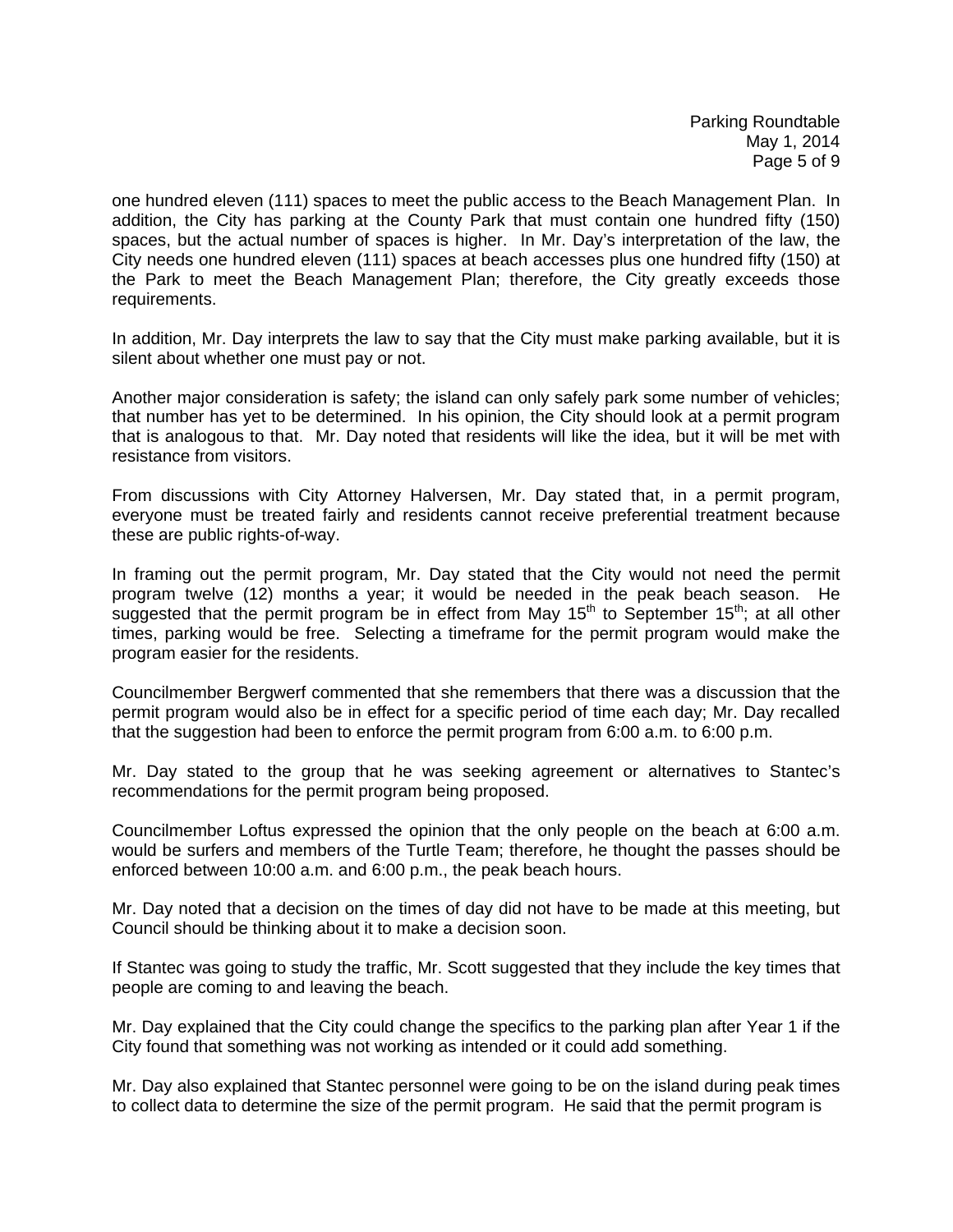intended to reduce the number of people coming to the island and direct them to parking in specified areas; on-street parking would be by permit only in designated areas.

Councilmember Loftus asked whether every car that parks on the island, resident or visitor, needs to be four feet (4 ft.) from the pavement; he expressed the opinion that this would be problematic for some residents. Based on the four foot (4 ft.) rule, enforcement will be based on anyone parking less than four feet (4 ft.) off the pavement.

Councilmember Bettelli asked where party guests were to park on Hartnett without being in violation because Hartnett does not have the width to support the four-foot (4 ft.) rule. Mr. Day answered that parking could be in a driveway or on the lawn.

Mayor Cronin stated that such a problem was why this meeting was taking place. For instance, if it is in a red or orange area, it will be marked NO PARKING, and the citizens who are accustomed to parking there and who live there would be told there is no on-street parking there. As streets are marked NO PARKING, visitors park further from the beach where parking was allowed.

Councilmember Loftus thought the solution was limiting the number of permits.

Mr. Day added that the City will sell permits for on-street parking and, when they are gone, they are gone, limiting the amount of parking. Stantec was recommending that the City sell three (3) types of permits:

- A seasonal permit for the designated space of time, i.e. May 15 to September 15;
- A weekly permit for someone visiting for a week from another state; and
- A daily permit to allow people to come to the island for one (1) day to park.

Mr. Day cautioned that the City must be careful in the number of each permit to be sold to make sure that the correct number of people is parked on the island. He noted that the first year will be a learning year; the numbers for each permit category might need to be tweaked for the second year. He also reminded the group that everyone who buys a permit is not going to be on the island at the same time.

Councilmember Buckhannon asked that, if the number of permits was sold out and someone came across the Connector to go to the beach, what will keep them from parking. Enforcement was the key in Mr. Day's opinion.

Councilmember Buckhannon then asked whether the permit program would be processed through passport parking or something electronically to sell the permits.

Options available for purchasing the permits are to go to the Public Safety Building, or on line. Mr. Day explained that one would log-on to the IOP website/parking, select the method of payment, such as PayPal, and purchase the permit which can be printed out. From a staffing point of view, Mr. Day recommended doing as much on line as possible and limiting the hours when someone could buy a permit face-to-face.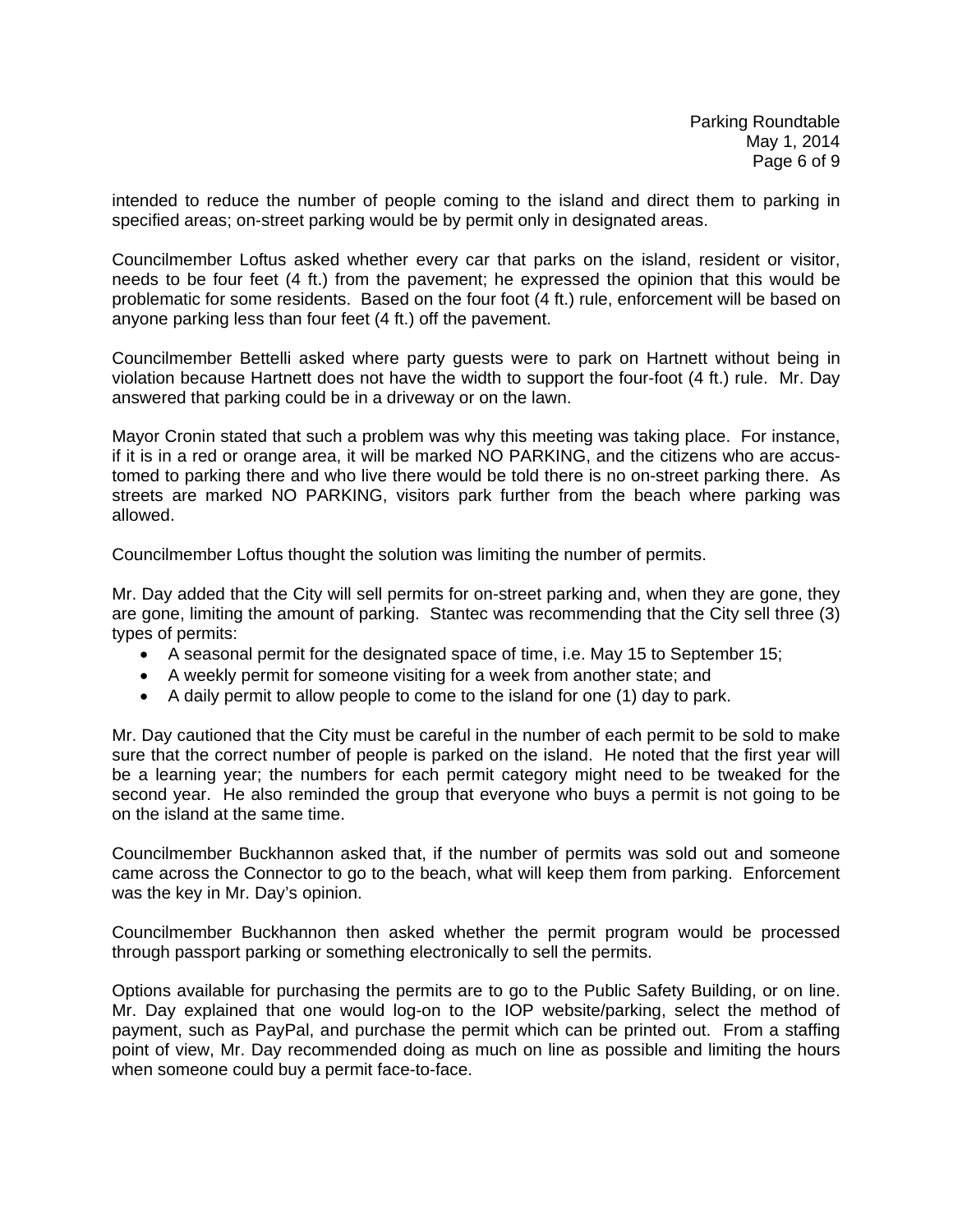The person buying a daily permit would have an app – someone could go to their mobile device, pay for the permit purchase on-line or that person could be told that permits for the day have sold out and to try again the next day. The idea is that, if the parking lots are full and the permits have sold out, the visitors do not even come to the island that day.

Councilmember Buckhannon voiced the opinion that no permits should be sold face-to-face; all transactions should take place electronically.

On the issue of credentialing, multiple options are available, for instance a hang-tag or a sticker for the car. Mr. Day stated that Stantec recommends credentialing via the permit holder's license plate; this would make enforcement much simpler. If using license plates, the Police Department could use license plate recognition software to verify whether a vehicle was permitted as required. Stantec has found that a hang-tag or vehicle sticker increases the cost of enforcement.

Mr. Day said that he needed to know if this was a process that the City thought was realistic, and then the City would see presentations by various vendors who could support the program.

Councilmember Ward stated that he would be in favor of hiring a private vendor to handle the entire process, including enforcement. Mayor Cronin indicated that the City should look at both ways of operating the permit program.

Councilmember Ferencz said that, with this permit program and apps and on-line payment, she questions how residents were going to react to the program. Day-visitors who have been coming to the island for years and parking as they pleased would now be faced with an entirely new process. In her opinion, the City was going to have to do a lot of educating the public.

Councilmember Loftus opined that, once the permit program is in place, people will begin to carpool to the island for a day at the beach, and that would certainly help parking issues.

Ms. Ballow stated that she did not understand that the City would find it more difficult to monitor and enforce parking if signs indicating RESIDENT PARKING ONLY were posted on residential streets.

Mayor Cronin responded that this came back to the issue that the rights-of-way are public and everyone must be treated equally.

Ms. Ballow added that she believed behavior would improve with visitors paying to park.

Councilmember Carroll asked what other beach communities have a parking permit program; Mr. Day said that he had talked with several other beach communities. The Councilmember then posed the hypothetical question of, if the City had fifteen hundred (1,500) parking spaces and sold two thousand (2,000) permits, what percentage of the permit holders will come to the beach on a day-in/day-out basis? He voiced concern that Mount Pleasant now has seventy-two thousand (72,000) residents and is growing rapidly; these residents know the IOP is the best beach in the area and is the easiest to access. How are those facts going to impact the permit program?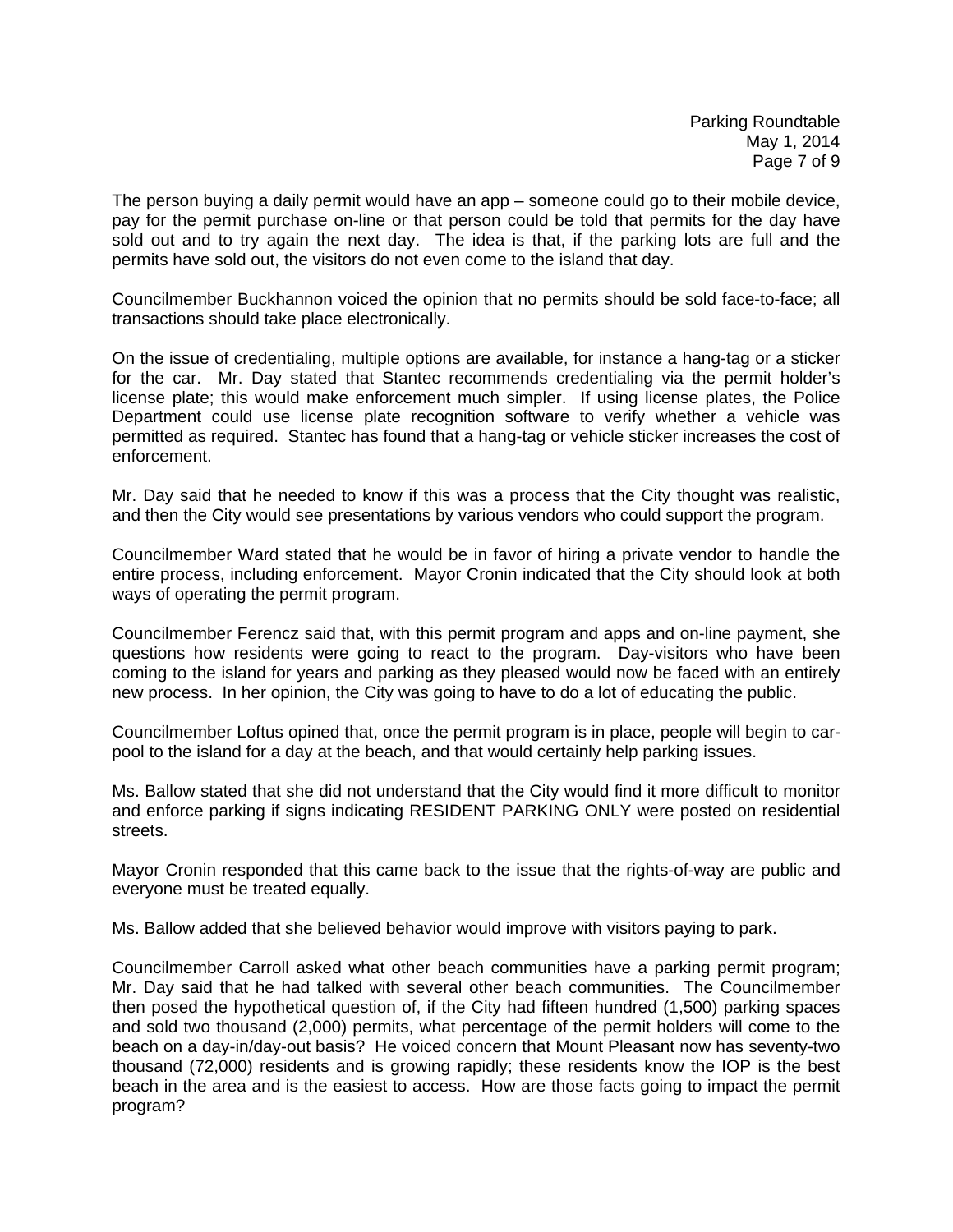According to Mr. Day, two (2) factors to be decided upon are the number of permits to sell in each category and the price of those permits.

Beginning with Memorial Day weekend, Stantec representatives will be on the island collecting data on travel, traffic and parking to learn how a holiday weekend impacts the island.

Councilmember Loftus asked whether Stantec was going to include golf carts in their analysis. Mayor Cronin stated that, according to state law, golf carts are treated the same as vehicles; therefore, anything with wheels parked in the SCDOT right-of-way is a vehicle.

The Mayor stated that the parking permits would be tied to a specific license plate, making them non-transferable.

Mr. Rieff indicated that, in its data gathering, Stantec wanted the justification of how many people could be allowed on the island in terms core emergency services and overall safety; Stantec will quantify the safety issues over the coming Memorial Day weekend. On one (1) of the peak holiday weekends this summer, Stantec will quantify the amount of on-street parking and traffic backups on Palm Boulevard and the IOP Connector and equate those factors to find the elusive number of how many visitors the Police Chief and Fire Chief say they can adequately serve safely. Stantec will also have the historical traffic counts for the past couple of years. This data will be collected using aerial photographs of the island taken once, maybe twice, every hour; from these photographs, Stantec staff will see where people are parking, see the turnover of on-street parking and quantify the backups on Palm Boulevard and the Connector.

Mr. Scott noted that a parking permit program would not manage the traffic, but only serve to limit the parking. With the aid of the color-coded maps of the streets showing the widths of rights-of-way, the City can decide where people can and cannot park. Recalling past discussions in the Planning Commission, Mr. Scott stated that the island has fifty-six (56) beach accesses; the Commission proposed taking sections at each beach access and allowing "X" amount of parking at each, pushing parking to those access points.

Mr. Scott expressed the opinion that, once visitors are charged for parking on the street, they will migrate into the City parking lot or the County Park.

Mr. Day said that Councilmembers should be prepared from push-back from residents and from day-visitors, he added that it is highly likely that the City will be challenged legally. challenged, the important factors would be that the program was defensible, logically thought out and justifiable.

In Stantec's view, the step following the data gathering would be to compile the data and meet with the Chiefs to decide what the number of permits should be, and then anticipate the program implementation for the beach season of 2015. Mr. Day stated that a "tremendous education campaign must happen" beginning at the first of the year for the program to begin as scheduled.